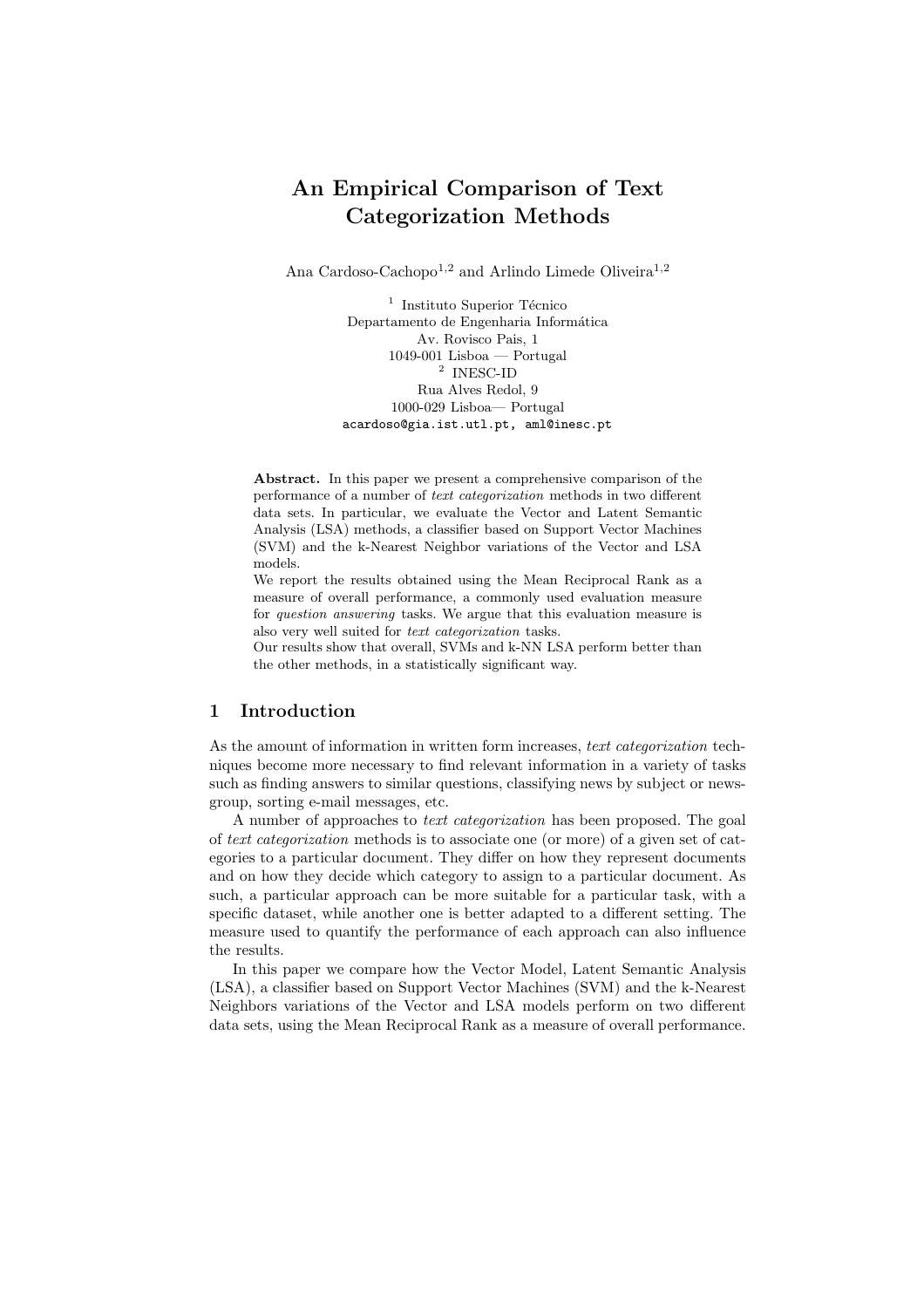# 2 Data Description

As each model can behave differently in different settings, we have to test them in the same setting if we want to be able to compare the results. To allow for the generalization of results, we should use more than one test problem. For our study we used two different sets of data, in two different languages.

Financial Institution's Dataset The first dataset consists of messages sent by the clients of a financial institution to their help-desk and the answers they got from the help desk assistants. All these documents are in Portuguese. We had access to the collection of answered messages under a non-disclosure agreement.

We classified the data according to the type of request that was made. This dataset contains one class for each type of message that can be answered automatically and one class that comprises all the messages that need human intervention. Our complete dataset has 1391 classified messages and the respective answers. There are 37 different classes, containing from 5 to 346 messages each.

For the purpose of model comparison 10 classes were selected, containing 34 to 58 messages each, in a total of 461 messages. We will call this dataset C10. Table 1 lists the message types and the number of messages per type<sup>3</sup>.

| Type of message                                            | msgs<br># |
|------------------------------------------------------------|-----------|
| Incomplete data for a request of credit allowance          | 34        |
| Question about the available amount of credit              | 36        |
| General information about "points promotion"               | 42        |
| More information on "low value payment" operation          | 45        |
| Request for the receipt of an operation                    | 46        |
| Impossible to request checks through the internet          | 46        |
| Points in the "points promotion" have disappeared          | 46        |
| Impossible to buy or sell stock funds through the internet | 52        |
| How to buy or sell stocks through the internet             | 56        |
| What is the price of a particular financial operation?     | 58        |
| Total                                                      | 461       |

Table 1. Number of messages of each type in C10

In this study, we will describe results that use only the client's message for training.

20 Newsgroups Dataset The second dataset is a subset of the 20 Newsgroups dataset, that can be downloaded from UCI's Knowledge Discovery in Databases Archive. Here, one thousand Usenet articles were taken from each of the 20 newsgroups in Table 2. Approximately 4% of the articles are cross-posted. The articles are typical postings and thus have headers including subject lines, signature files, and quoted portions of other articles.

<sup>&</sup>lt;sup>3</sup> Some of these operations make sense only in Portugal's banking systems.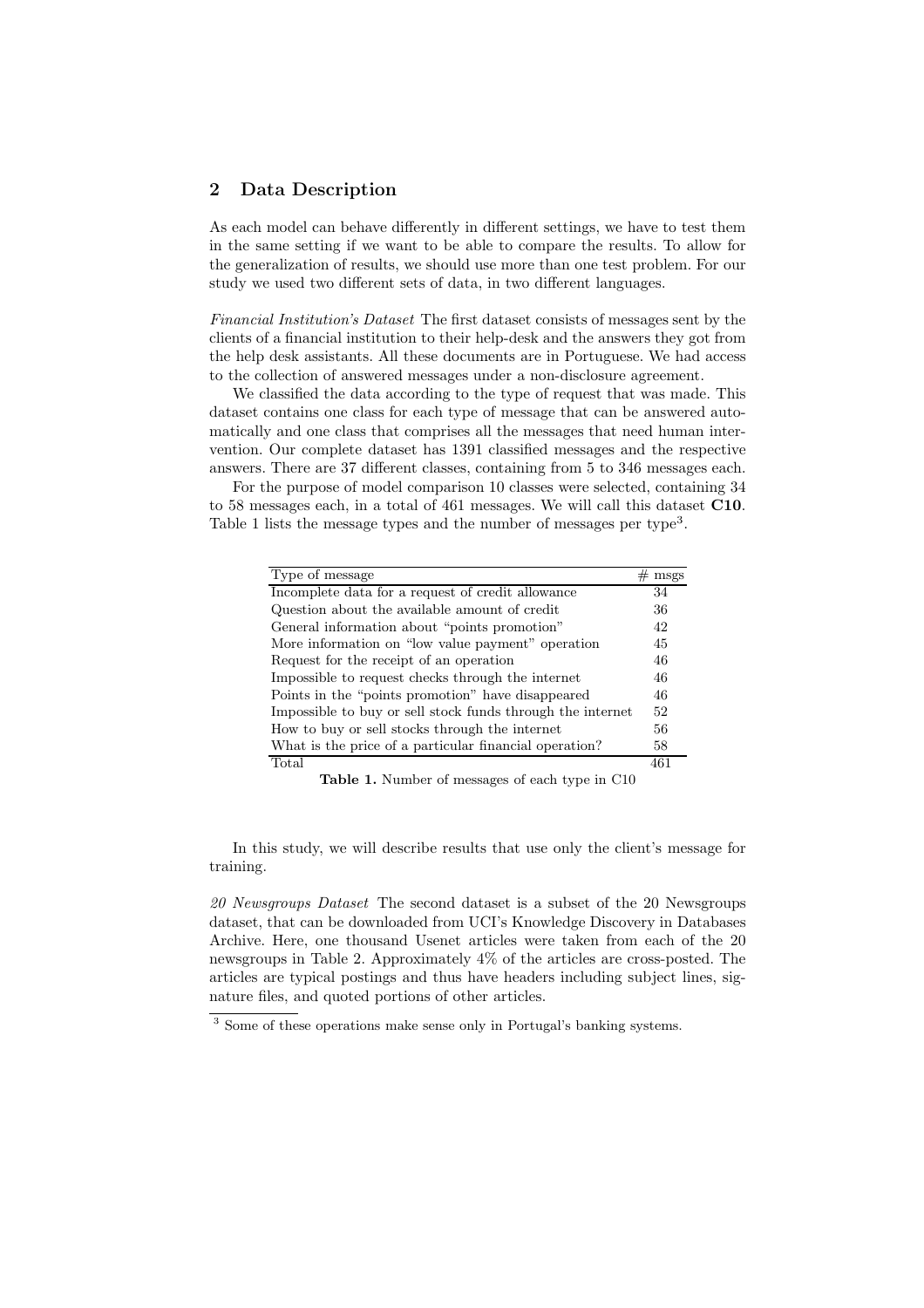| Group                                                    | Group                  |
|----------------------------------------------------------|------------------------|
| alt.atheism                                              | rec.sport.hockey       |
| comp.graphics                                            | sci.crypt              |
| comp.os.ms-windows.misc                                  | sci.electronics        |
| comp.sys.ibm.pc.hardware                                 | sci.med                |
| comp.sys.mac.hardware                                    | sci.space              |
| comp.windows.x                                           | soc.religion.christian |
| misc.forsale                                             | talk.politics.guns     |
| rec.autos                                                | talk.politics.mideast  |
| rec.motorcycles                                          | talk.politics.misc     |
| rec.sport.baseball                                       | talk.religion.misc     |
| <b>Table 2</b> Henot groups for the 20 Newsgroups detect |                        |

Table 2. Usenet groups for the 20 Newsgroups dataset

We used a subset of the 20 Newsgroups Dataset, containing a total of 100 messages from each newsgroup. Here, 18 messages were cross-posted. We will call this dataset mini20.

### 2.1 Pre-processing the Data

It is widely accepted that the way that documents and queries are represented influences the quality of the results that can be achieved. With this fact in mind, there are several proposals that aim at improving retrieval results. However, it is seldom guaranteed that they achieve their goal.

The main aim of preprocessing the data is to reduce the problem's dimensionality by controlling the size of the system's vocabulary (different index terms). In some situations, aside from reducing the complexity of the problem, this preprocessing will also unify the data in a way that improves performance.

In this work, we applied some of the filters used routinely in Information Retrieval:

- Discard words shorter than 3 or longer than 20 characters.
- Remove numbers and non-letter characters.
- Case and special character unification. Special character unification is needed in Portuguese, because there are accentuated characters and some people use them and some don't.

# 3 Applied Methods

In this work we are concerned with models for the categorization of natural language text. That is, models that, given a set of training documents with known categories and a new document, which is usually called the query, will predict the query's category.

In these models, usually based on statistical analysis, a text document is represented as a set of index terms or keywords. Each index term corresponds to a word in the initial text and has a weight associated to it, which should reflect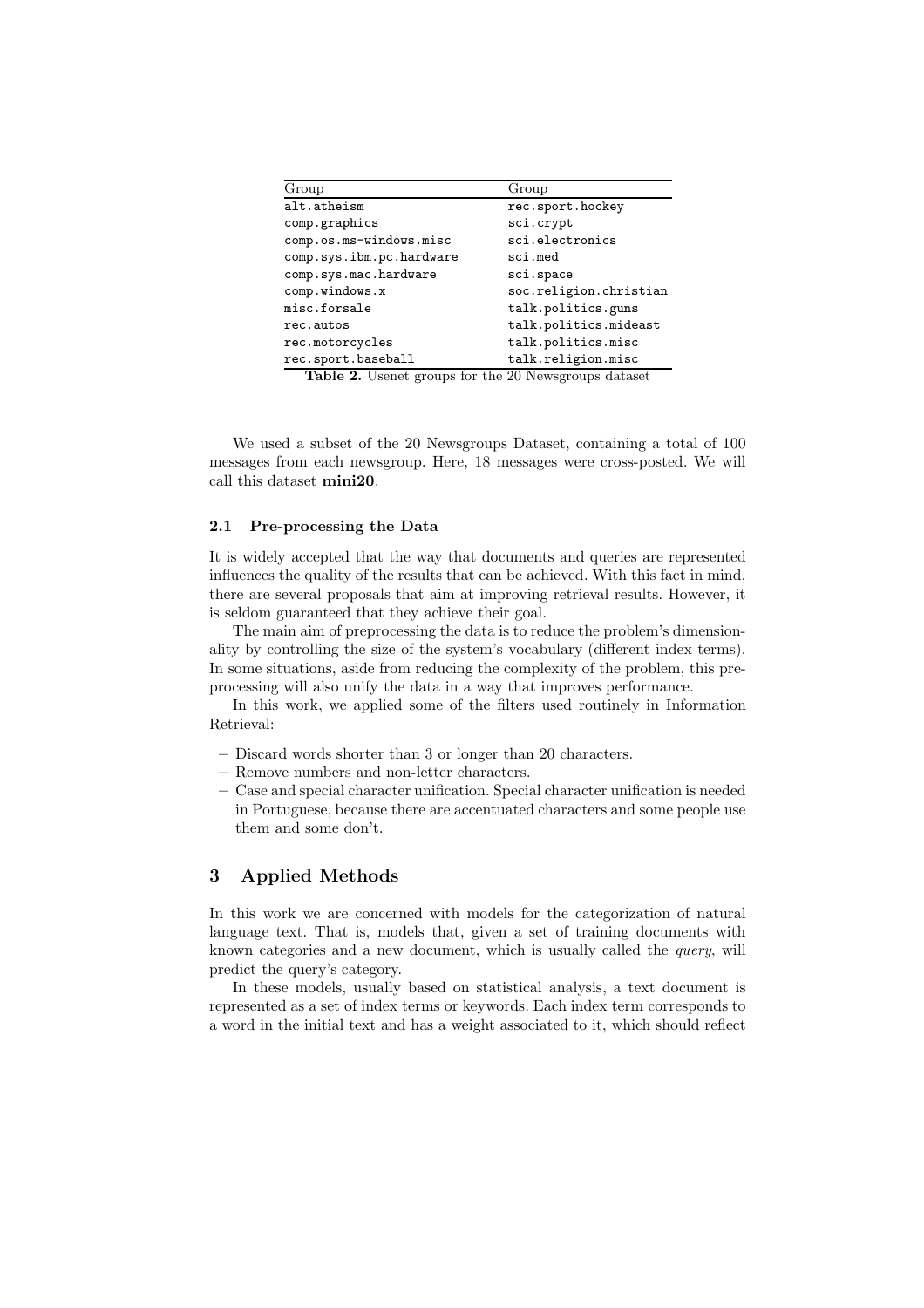how important this index term is, for that document and/or for the collection of documents.

For efficiency reasons, some of these models make simplifications that may not be totally justified but that have been experimentally validated. Some of these simplifications are:

- 1. They ignore the natural language structure of text. They do not try to fully "understand" a document, but they can use the structure that is easy to find (like HTML tags, for instance), even when they are processing large amounts of information. Besides being more efficient, this approach also has the advantage of not using domain-dependent techniques.
- 2. They assume that weights for the index terms are mutually independent. Although this simplification allows for a much easier treatment of the documents, weights for the index terms usually are not independent, because the fact that one of the index terms appears in the text may increase the probability of finding another term that is usually related to it, as in "computer network", for instance.
- 3. They ignore the order of words. This way, all the texts that are permutations of the same words are considered equal. This simplification is not always justified, but it is necessary for efficiency reasons.

In the next sections we briefly describe the methods that we compare in this paper.

Baeza-Yates and Ribeiro-Neto [1] includes a description of most Information Retrieval models and Sebastiani [19] contributed a more up-to-date survey of machine learning methods used for automated Text Categorization.

#### 3.1 Vector Model

In the Vector Model [18, 16], documents are represented as a set of index terms which are weighted according to their importance for a particular document and for the general collection.

The index terms usually correspond to the words or tokens in the document (or query) and index term weights can be computed in several ways. The most usual is tf-idf (term frequency – inverse document frequency)  $[17]$ , which increases with the number of times that the term occurs in the document and decreases with the number of times the term occurs in the collection. The weight of term  $t_i$  for document  $d_j$  is

$$
w_{i,j} = \frac{freq_{i,j}}{max_l(freq_{i,j})} \times \log \frac{N}{n_i}
$$

where  $freq_{i,j}$  is the raw frequency of term  $t_i$  on document  $d_j$ , N the total number of documents and  $n_i$  the number of documents where term  $t_i$  appears.

For the weights of the index terms in the query, Salton and Buckley [17] suggest

$$
w_{i,j} = \left(0.5 + \frac{0.5freq_{i,j}}{max_l(freq_{l,j})}\right) \times \log \frac{N}{n_i}
$$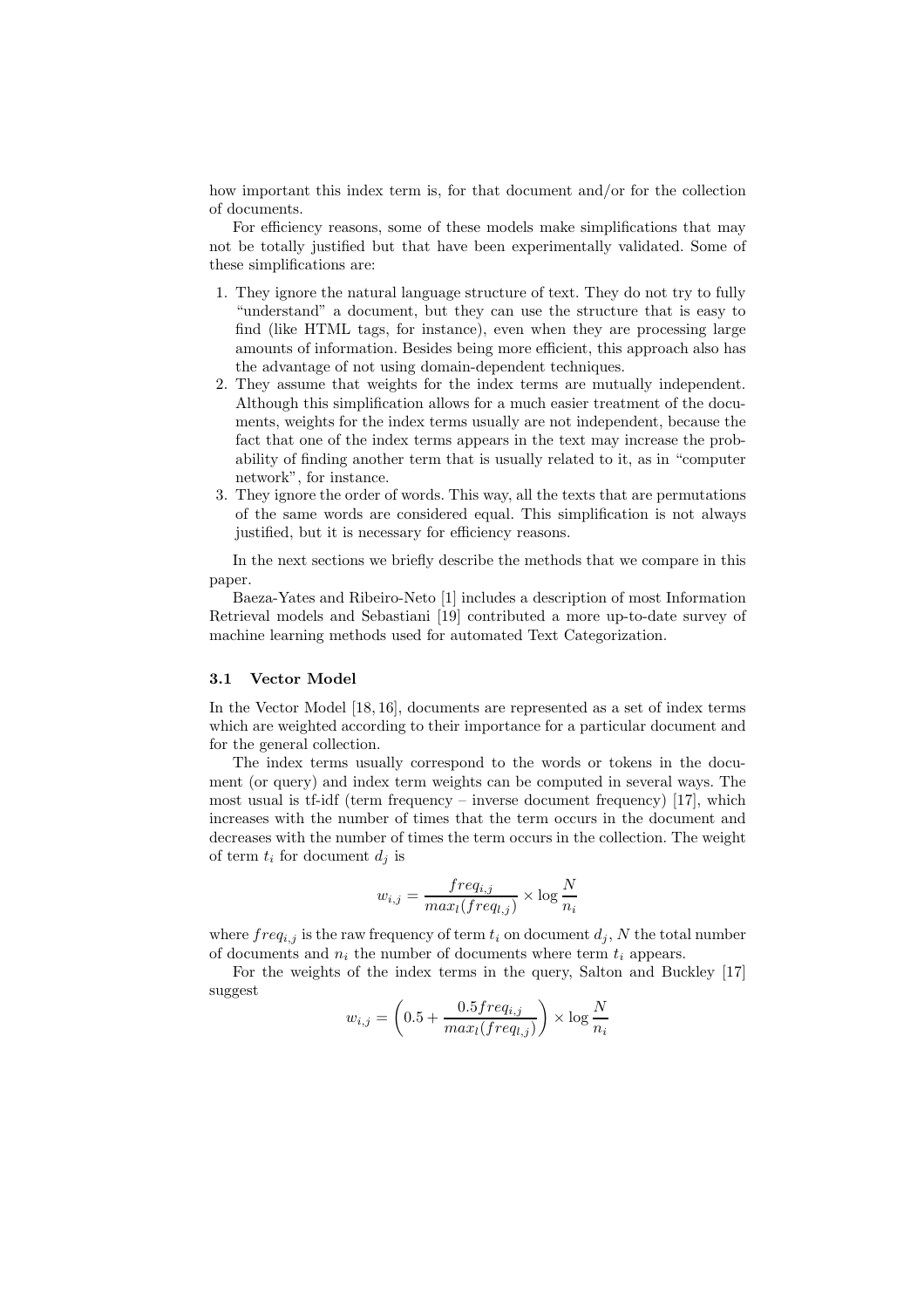Documents and queries are then represented as vectors in an M-dimensional space, where M is the total number of index terms.

Based on the weights of its terms, documents can be ranked by a decreasing order of similarity to the query. The similarity of each document  $d_i$  to the query q is computed as the cosine of the angle formed by the vectors that represent each of them →−

$$
sim(d_j,q) = \frac{\overrightarrow{d_j} \cdot \overrightarrow{q}}{||\overrightarrow{d_j}|| \times ||\overrightarrow{q}||}
$$

The category of the query can be determined as the category of the most similar document found.

#### 3.2 Latent Semantic Analysis/Indexing Model

Matching documents and queries solely based on index terms can be misleading, because a document can be relevant for a query without having any terms in common with it.

The idea behind the Latent Semantic Analysis (or Latent Semantic Indexing) model  $(LSA/I)$  [11, 10] is to map each document and query vector into a lower dimensional space which is associated with concepts and retrieve the documents in this space. Arguably, retrieval effectiveness in this space will be better and it will also be computationally less costly, because it is a lower dimensional space.

LSA starts with a term-by-document rectangular matrix  $X$  which is decomposed by singular value decomposition (SVD) into the product of three other matrices:  $X = T_0S_0D_0$ , such that  $T_0$  and  $D_0$  have orthonormal columns and  $S_0$ is diagonal.  $T_0$  and  $D_0$  are the matrices of *left* and *right singular vectors* and  $S_0$ is the diagonal matrix of *singular values*. If the singular values in  $S_0$  are ordered by size (and the corresponding row and column permutations applied to  $T_0$  and  $D_0$ , the first largest k may be kept and the remaining ones set to zero. The product of the resulting matrices is a matrix  $\hat{X}$  which is only approximately equal to X and is of rank k. It can be shown that the new matrix  $\hat{X}$  is the matrix of rank  $k$  which is closest in the least squares sense to  $X$ . Ideally, we want a value of  $k$  that is large enough to fit all the real structure in the data, but small enough so that we do not overfit the data.

After these transformations the result can still be represented geometrically by a spatial configuration in which the cosine between vectors representing a document and a query corresponds to their similarity.

As in the Vector Model, documents can now be ranked according to their similarity to the query, and the category of the query is the category of the most similar document.

#### 3.3 Support Vector Machines

The Support Vector Machines model or large margin classifier was introduced by Vapnik [20, 7] and was first applied for text categorization by Joachims [12, 13]. A thorough description can also be found in other sources [9, 3].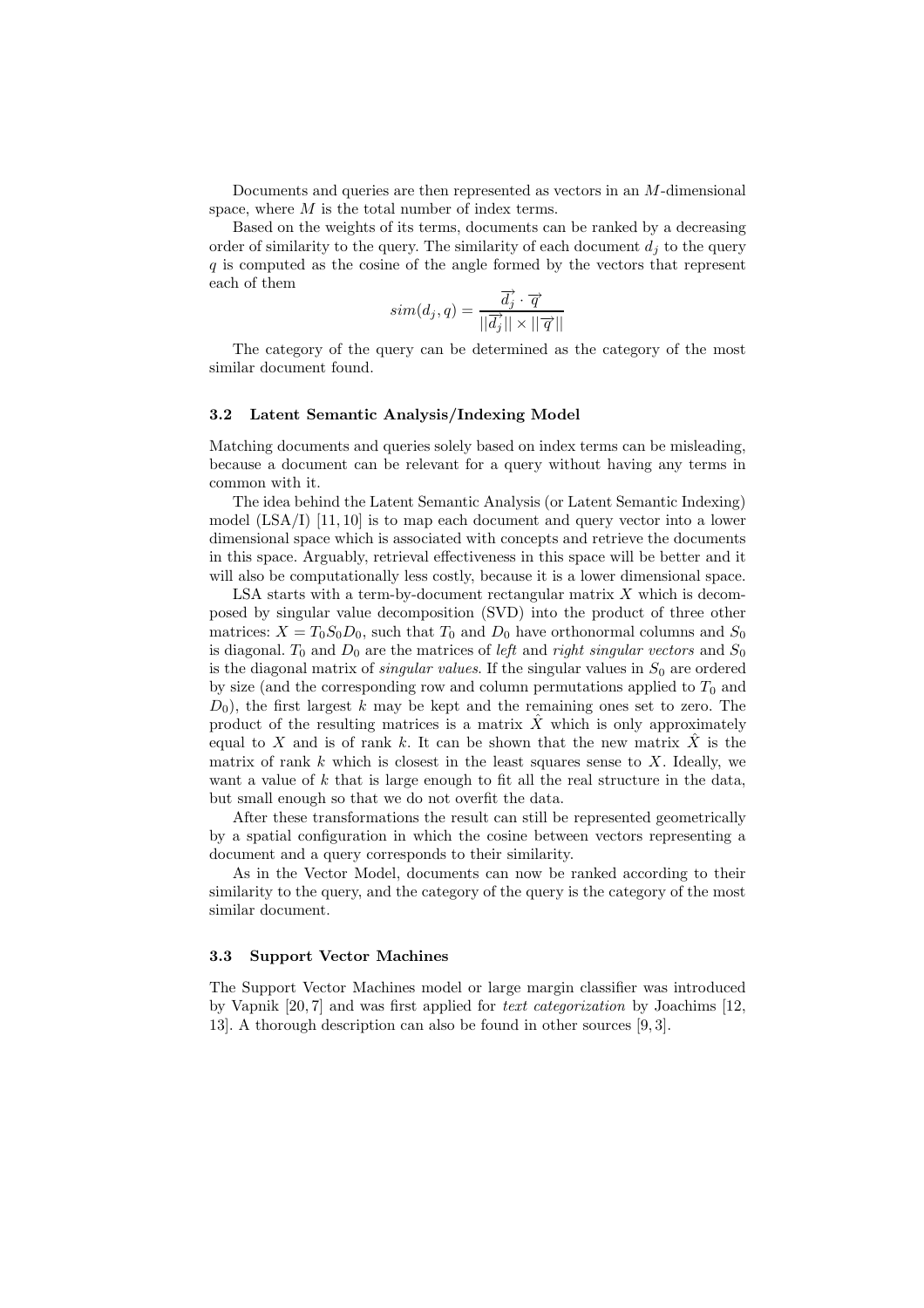Support Vector Machines (SVMs) is a method for efficiently training linear classifiers. This technique is based on recent advances in statistical learning theory. They map the documents into a high dimensional feature space, and try to learn a separating hyperplane, that provides the widest margins between two different types of documents. SVMs use Lagrange multipliers to translate the problem of finding this hyperplane into an equivalent quadratic optimization problem for which efficient algorithms exist, and which are guaranteed to find the global optimum. The set of coefficients  $\alpha_i^*$  resulting from the optimization process can then be used to construct the hyperplane that correctly classifies all the training examples with the maximum margin:

$$
\overrightarrow{w} \cdot \overrightarrow{d} = \sum_{i=1}^{n} \alpha_i^* y_i (\overrightarrow{d_i} \cdot \overrightarrow{d}) \quad \text{and} \quad b = \frac{1}{2} (\overrightarrow{w} \cdot \overrightarrow{d_o} + \overrightarrow{w} \cdot \overrightarrow{d_e})
$$

This equation shows that the resulting weight vector of the hyperplane is constructed as a linear combination of the training examples. Only examples for which the coefficient  $\alpha_i^*$  is grater than zero contribute. These are called the support vectors, because they have minimum distance to the hyperplane. Figure 1 illustrates these ideas.



Fig. 1. Example of a two class, linearly separable problem and two possible separation hyperplanes with corresponding margins. The decision hyperplane chosen by SVMs is the bold solid line, which corresponds to the largest possible separation margins. The squares indicate the corresponding support vectors.

For sets of documents that are not linearly separable, SVMs use convolution functions (or kernels), that transform the initial feature space into another one, where they are able to find the hyperplane that separates the data with the widest margin.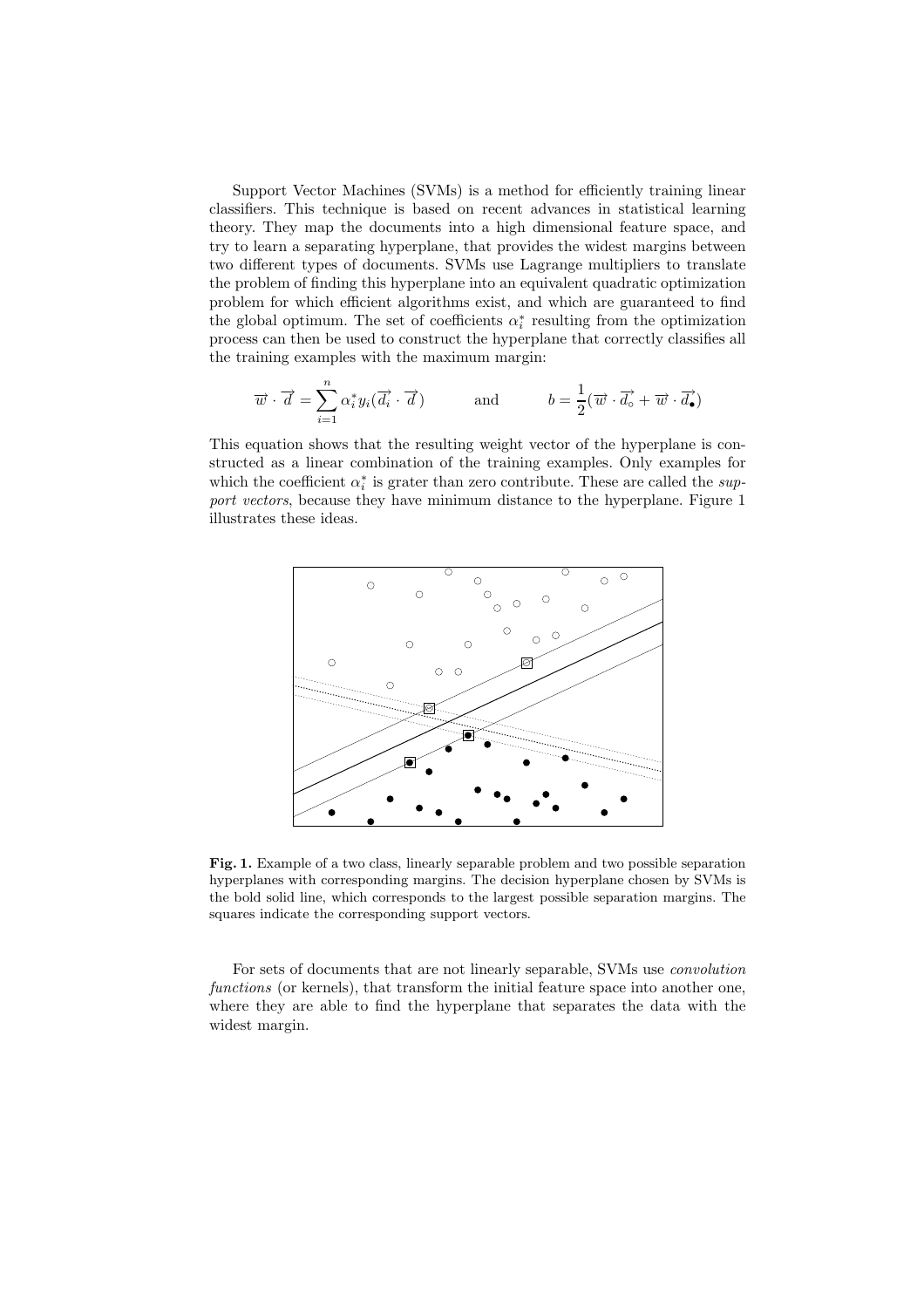By including several classifiers, these ideas can easily be generalized for datasets with more than two classes of documents.

#### 3.4 k-Nearest Neighbors

The initial application of k-NN to *text categorization* was reported by Masand and colleagues [8, 15]. The idea is to determine the category of a given query based on the categories of the k documents that are nearest to it in the document space.

For this study, we first calculated each document's similarity to the query. Then, we used a voting strategy to find the query's class: each retrieved document contributes a vote for its class, weighted by its similarity to the query. The query's possible classifications will be ranked according to the votes they got in the previous step.

In this paper, we used a vector-based, distance-weighted matching function, as did Yang [22, 23], by calculating the distance using the Vector Model. We refer to it by "k-NN Vector". We also calculated the distance using the similarity obtained with LSA and called it "k-NN LSA". Because the number of examples of each class in C10 and mini20 is approximately the same, we used all the examples in each dataset as k.

# 4 Evaluation Measure

Evaluating the performance of computational systems is often done in terms of the resources (time and space) they need to operate, assuming that they perform the task that they are supposed to.

However, in Information Retrieval, it is not enough to retrieve a set of documents in a reasonable amount of time. The retrieved documents should also be the "right" ones, that is, the ones that are relevant for the query. Precision and recall are two measures that have been widely used to compare the performance of Information Retrieval models. Precision is defined as the fraction of the retrieved documents that are relevant, that is  $\frac{RRD}{RetD}$  (it can be viewed as a measure of the system's soundness). Recall is defined as the fraction of the relevant documents that is actually retrieved, that is  $\frac{RRD}{RelD}$  (it can be viewed as a measure of the system's completeness). Here, RRD means the number of retrieved documents that are actually relevant, RetD means the total number of retrieved documents and RelD means the total number of relevant documents.

However, to evaluate question answering or answer finding systems, the measures used to evaluate general IR systems are not very adequate [2]. We want to get the right answer, we want it only once (recall is not very important), and we want it as close to the first answer as possible. So we will be interested in a measure that takes the rank of the first correct answer into account.

The Mean Reciprocal Rank (MRR), is a measure used to evaluate submissions to the "Question Answering Track" of the TREC conferences, defined by Voorhees [21]. The idea is that its value is higher if the rank of the first correct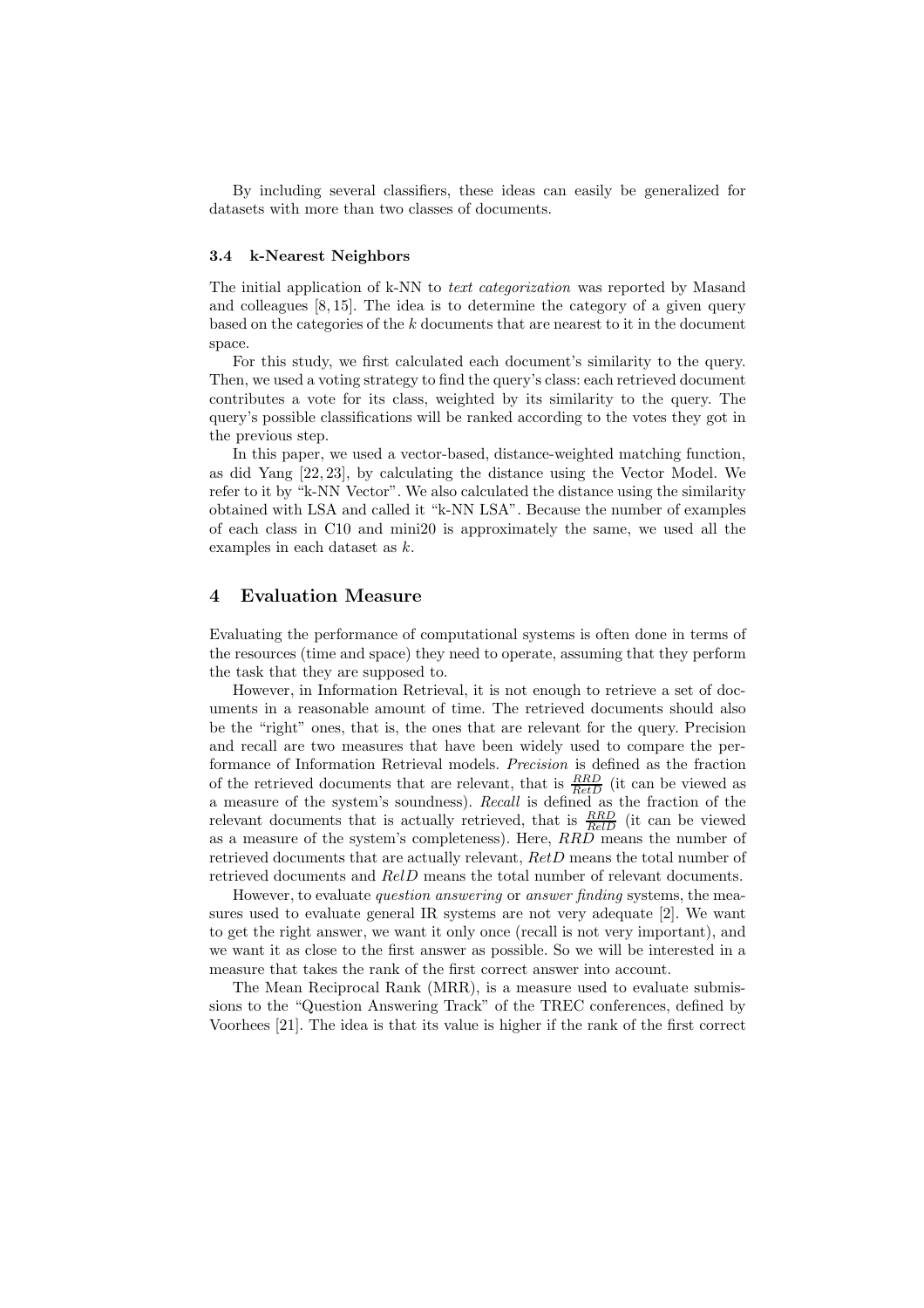answer is lower. We think that this measure is more adequate than the ones based on the values of precision and recall, which are more adequate for general Information Retrieval tasks. The MRR also has several advantages:

- 1. It is closely related to the average precision measure used extensively in document retrieval.
- 2. It is bounded between 0 (worst) and 1 (best), inclusive, and averages well.
- 3. A run is penalized for not retrieving any correct answer for a question, but not unduly so.
- 4. It is intuitive and easy to calculate.

The MRR can be calculated for each individual question as the reciprocal of the rank at which the first correct response was returned, or 0 if none of the first N responses contained a correct answer. The score for a sequence of questions is the mean of the individual question's reciprocal ranks.

However, the MRR also has some drawbacks:

- 1. The score for an individual question can take only  $N + 1$  values.
- 2. Question answering systems are given no credit for retrieving multiple (different) correct answers.
- 3. Since the track required at least one response for each question, a system could receive no credit for realizing it did not know the answer.

In text categorization, we are also interested in getting the right category for a document (assuming each document has only one category), we need it only once, and the closer to the top position the better, because it gives us a measure of the system's confidence in the answer. Therefore, we decided to report the results obtained using the Mean Reciprocal Rank as a measure of overall performance. The Expected Search Lenght [6] was a good alternative, but we decided to use MRR because it is a common evaluation measure used for question answering tasks.

In our work, we considered the top ten categories returned by each model to calculate the MRR.

# 5 Experimental Setup

In our experiments we used existing implementations for each model. These implementations are freely available, and can be obtained from the authors.

For the Vector Model we used a Sourceforge project called IGLU http://sourceforge.net/projects/iglujava. IGLU aims at being a software platform suitable for testing Information Retrieval models. At the time of this writing, only the Vector Model is implemented.

For LSA we used FAQO — Frequently Asked Questions Organizer [4]. FAQO is an application that was designed to help the technical support team at Unidata (University Corporation for Atmospheric Research) in the task of answering questions posed by the users of their software. It uses LSA/I to find similarities between the user's questions and questions that were previously answered by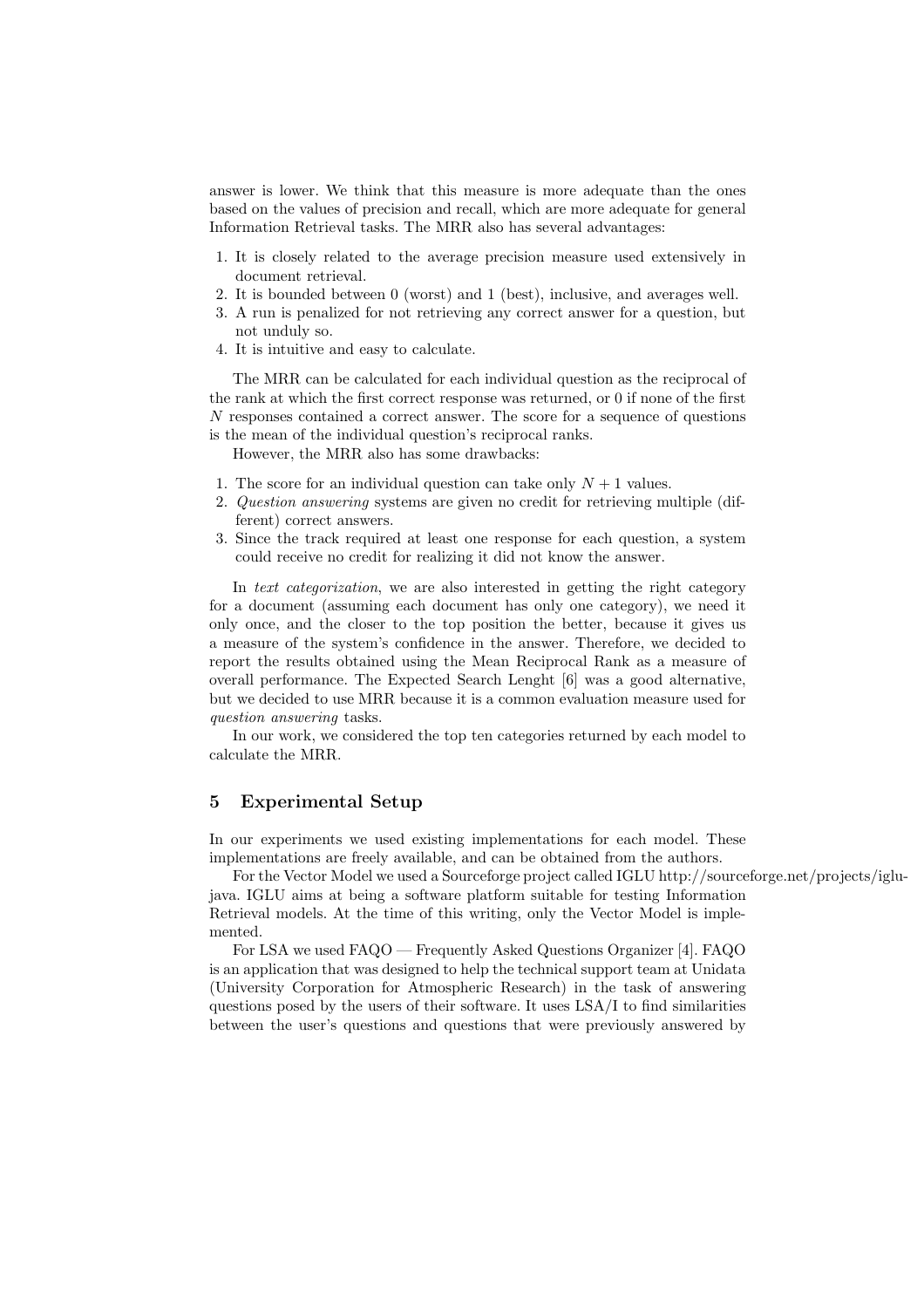Unidata's personnel. As a result, FAQO shows a ranked list of previous questions and answers that are most similar to the present one. FAQO is an open source project released under the GPL license.

For SVMs we used a library called LIBSVM [5]. LIBSVM is an integrated software for Support Vector classification (among others) that supports multiclass classification. Their goal is to help users from other fields to easily use SVM as a tool. LIBSVM provides a simple interface that users can use to easily link it with their own programs.

LIBSVM already supports multi-class classification, returning, for each document, the (one) class it belongs to. However, to calculate the MRR, we need a ranked list of possible classes for each document, as is returned by the other models we are using. So, to determine the class of a given document, we implemented a "voting strategy", where a document's possible classes are ranked according to the number of votes that they had in a one-against-one approach, as Chang and Lin did [5].

We also used this "voting strategy", now weighted according to the similarity measure returned by the Vector or LSA models, to implement the k-NN variations of these models.

## 6 Results

To see if the number of terms used in the experiments influences the models' performance, the terms are ordered according to the information gain criterion [24, 12] and only the first most informative ones are selected. We performed extensive testing to determine the ideal number of terms that should be considered by each model.

For the datasets C10 and mini20, respectively, the lines in Figures 2 and 3 represent the mean of the MRR for a five-fold cross-validation test for each of the five models under evaluation, depending on the number of terms that is used.

For C10, which has a total of 2179 terms, we can see the whole range for the number of terms used in the tests. However, for mini20, which has a total of 33444 terms, we shortened the range for the number of terms, because we observed that the variation of the MRR was not interesting beyond this value. The "dots" to the right of the graphs show the value of the MRR using all the existing terms.

As we can observe by comparing both figures, the lines have approximately the same shape, which suggests that these results are not data-dependent. They should not depend on the language either, because each dataset is in a different language.

If we compare the performance of the Vector model with the performance of k-NN Vector, we observe that they do not show very significant differences. While the Vector Model is worse than the k-NN Vector for a smaller number of terms for C10, and improves over k-NN Vector as the number of terms increases, the opposite is true for mini20.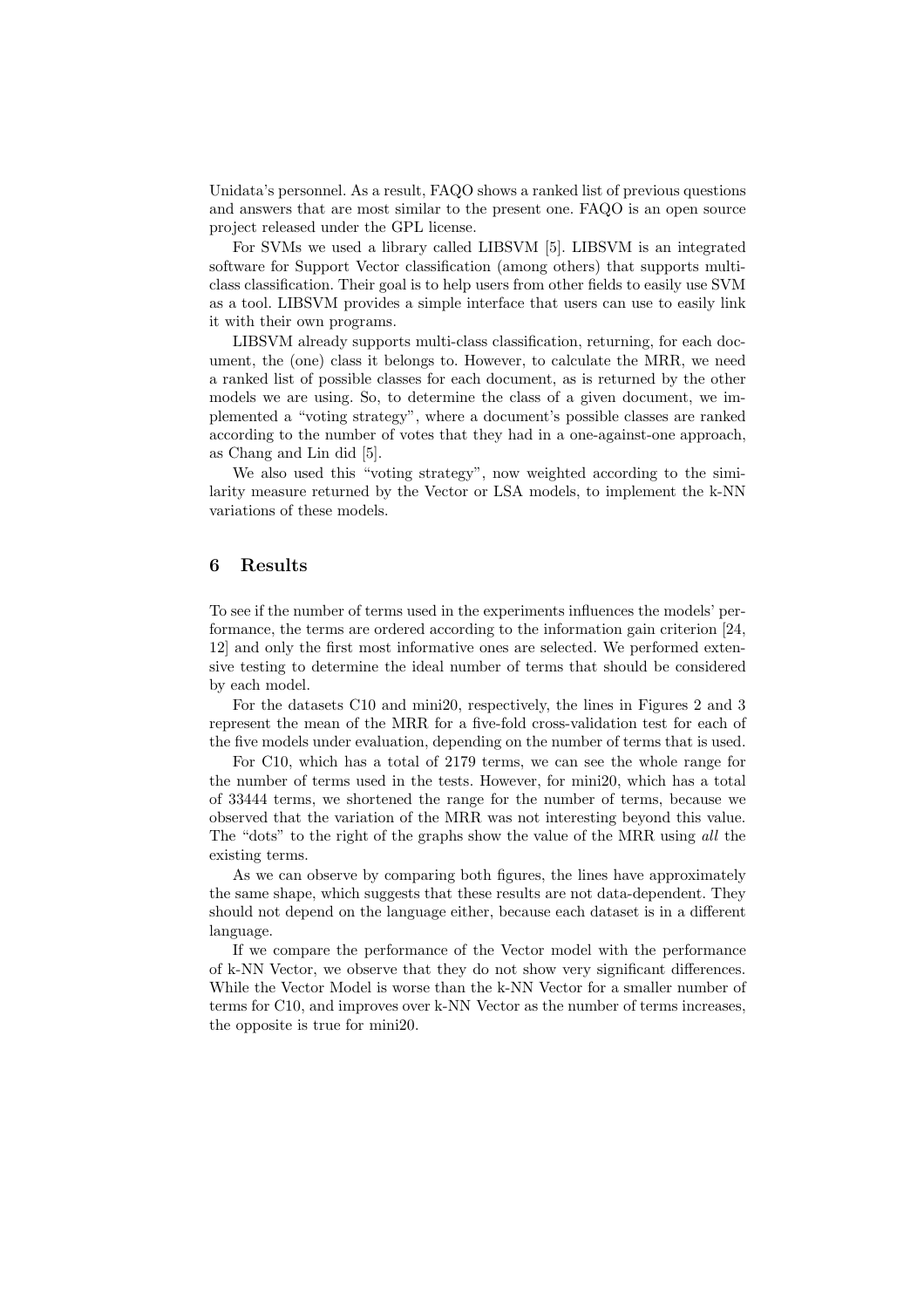

Fig. 2. MRR values for C10

However, if we compare the performance of LSA with its k-NN variation, we see that k-NN LSA behaves significantly better, and that this happens independently of the number of terms that we choose for both datasets.

While LSA is the worst performing method for C10, it performs significantly better than the Vector model and its k-NN variation for mini20. This shows that LSA performs better when it has many training examples.

The only model that has a performance comparable with k-NN LSA for C10 is the SVM-based, which even outperforms k-NN LSA for some values of numbers of features used. For mini20, SVMs are consistently above LSA.

We can also observe that, for all models, the results obtained using only a limited number of the most informative terms are not much worse than the results using all the terms in the dataset. On the contrary, in the case of the C10 dataset, the best results are obtained when we use between 400 and 800 terms. Reducing the number of terms used results in a considerable reduction in computational effort. If this is not of utmost importance for C10, it can lead to a considerable computational gain for mini20.

# 7 Statistical Significance Tests

To confirm if the differences observed between each pair of models are statistically significant, we performed paired t-tests for each pair of models. For each model, we chose the number of terms that provided the higher average MRR.

The values obtained for the MRR for each model, in each of the 5-folds used for cross-validation and their respective mean, are presented in Table 3 for the C10 dataset and in Table 4 for the mini20 dataset. The results of the paired t-tests between each possible pair of models are depicted in Tables 5 and 6, respectively.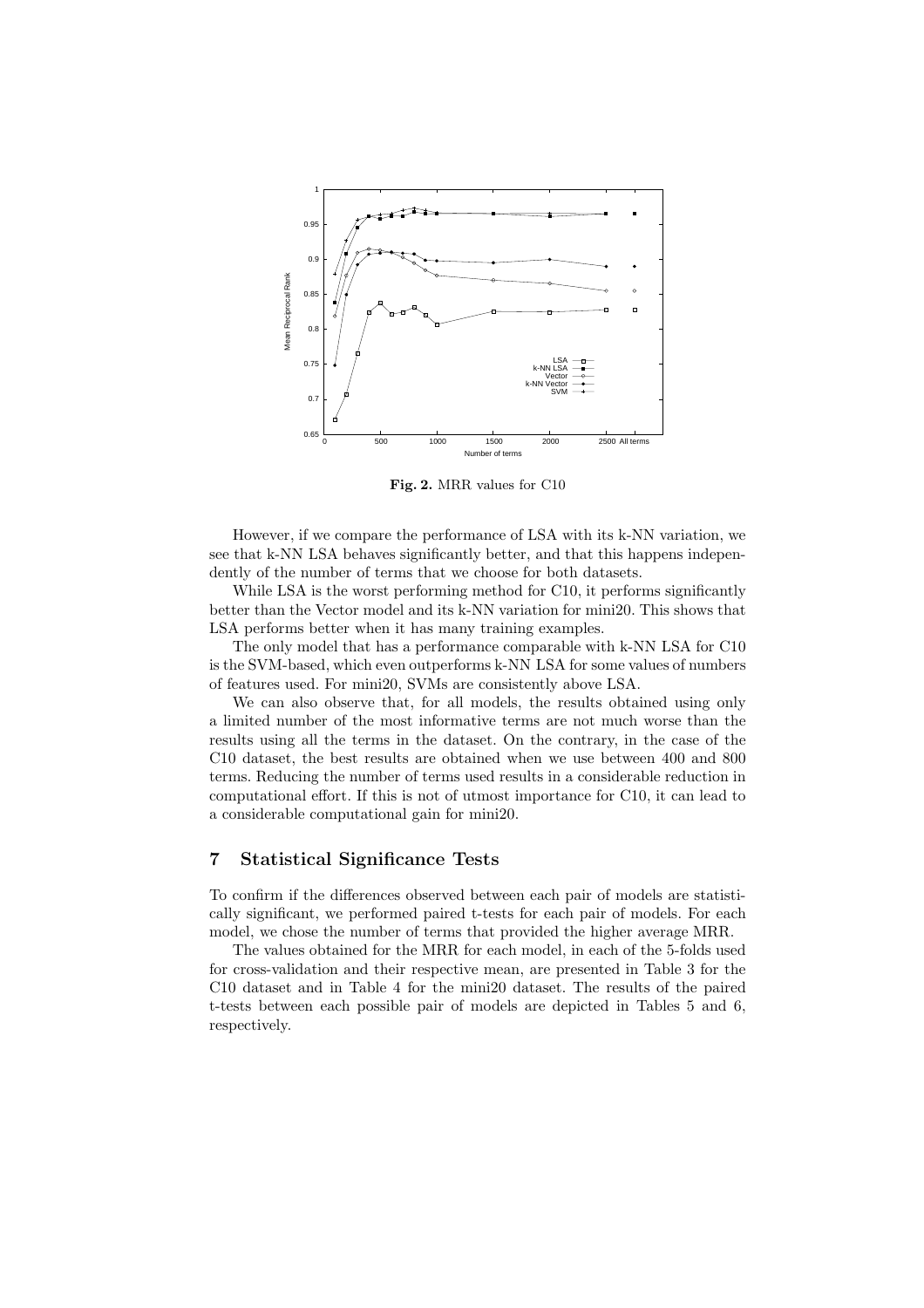

Fig. 3. MRR values for mini20 using at most 2500 terms

|          | C10    |             |        |          |                     |
|----------|--------|-------------|--------|----------|---------------------|
|          | Vector | k-NN Vector | LSA    | k-NN LSA | SVM, $\gamma = 0.4$ |
| # terms  | 400    | 600         | 500    | 800      | 800                 |
| fold $1$ | 0.9355 | 0.8922      | 0.8545 | 0.9764   | 0.9810              |
| fold $2$ | 0.8905 | 0.9101      | 0.8288 | 0.9602   | 0.9764              |
| fold $3$ | 0.9067 | 0.9184      | 0.8641 | 0.9656   | 0.9683              |
| fold $4$ | 0.9592 | 0.9402      | 0.8250 | 0.9837   | 0.9946              |
| fold $5$ | 0.8820 | 0.8907      | 0.8155 | 0.9525   | 0.9453              |
| mean     | 0.9148 | 0.9103      | 0.8376 | 0.9677   | 0.9731              |

Table 3. MRR for 5-fold cross-validation for C10.

In these tables,  $A \sim B$  means that the results obtained with model A are not statistically different from those obtained with model  $B$ , and  $A \gg B$  means that the results obtained with model A are statistically better than those obtained with model  $B$ . In each case we present the  $p$  value, which is the significance of each paired t-test.

From the results in Table 5, we can extract a partial order among the various models, for dataset C10, when we consider only the number of terms that provide the higher MRR:

 ${k-NN}$  LSA, SVM}  $\gg$  {Vector, k-NN Vector}  $\gg$  LSA

From the results in Table 6, we can extract a total order among the various models, for dataset mini20, when we consider only the number of terms that provide the higher MRR:

 $\text{SVM}\gg\text{k-NN}$ LSA $\gg\text{LSA}\gg\text{Vector}\gg\text{k-NN}$ Vector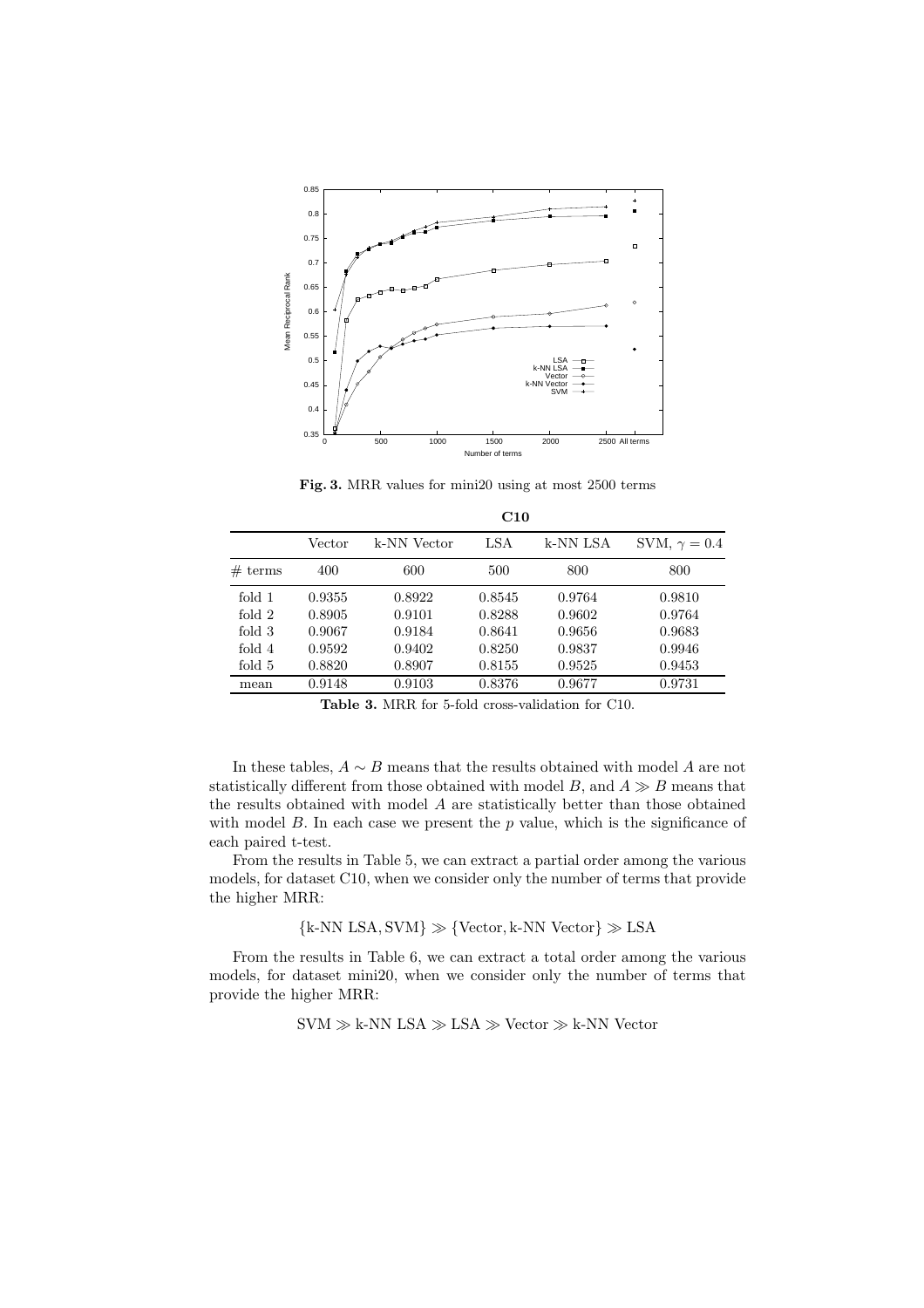|          | Vector | k-NN Vector | LSA    | k-NN LSA | SVM, $\gamma = 0.4$ |
|----------|--------|-------------|--------|----------|---------------------|
| # terms  | 18000  | 2500        | all    | 12000    | all                 |
| fold 1   | 0.6240 | 0.5672      | 0.7366 | 0.8040   | 0.8203              |
| fold $2$ | 0.6269 | 0.5341      | 0.7357 | 0.8096   | 0.8254              |
| fold 3   | 0.6346 | 0.6246      | 0.7276 | 0.8198   | 0.8318              |
| fold 4   | 0.6147 | 0.5571      | 0.7098 | 0.7950   | 0.8196              |
| fold $5$ | 0.6670 | 0.5708      | 0.7651 | 0.8274   | 0.8399              |
| mean     | 0.6334 | 0.5707      | 0.7350 | 0.8112   | 0.8274              |

 $m:200$ 

Table 4. MRR for 5-fold cross-validation for mini20.

c10

| Model 1     | t-test       | Model 2     | p value |  |
|-------------|--------------|-------------|---------|--|
| Vector      | $\sim$       | k-NN Vector | 0.7221  |  |
| Vector      | $>\!\!>\!\!$ | LSA         | 0.0038  |  |
| k-NN LSA    | $\gg$        | Vector      | 0.0020  |  |
| SVM         | $\gg$        | Vector      | 0.0012  |  |
| k-NN Vector | $\gg$        | LSA         | 0.0026  |  |
| k-NN LSA    | $\gg$        | k-NN Vector | 0.0007  |  |
| SVM         | $\gg$        | k-NN Vector | 0.0004  |  |
| k-NN LSA    | $\gg$        | LSA         | 0.0001  |  |
| SVM         | $\gg$        | LSA         | 0.0001  |  |
| k-NN LSA    | $\sim$       | <b>SVM</b>  | 0.1581  |  |

Table 5. Results of the t-test for dataset C10.

# 8 Conclusions

In this paper we presented experiments using k-NN LSA, a new combination of the standard k-NN method on top of LSA that performed almost as well as the best performing methods for text categorization reported so far. To the best of our knowledge, there are no published results using the k-NN LSA.

We used the MRR, an evaluation measure that is very adequate for one-class text categorization tasks.

We showed that overall, SVMs and k-NN LSA perform better than the other methods, in a statistically significant way. As future work, we plan to investigate if the results obtained in this set of two text classification problems can be replicated in other benchmarks. We also plan to investigate if further improvements can be applied to the SVMs and k-NN LSA models. If possible, this would further enhance the superiority of these methods observed in this experiments.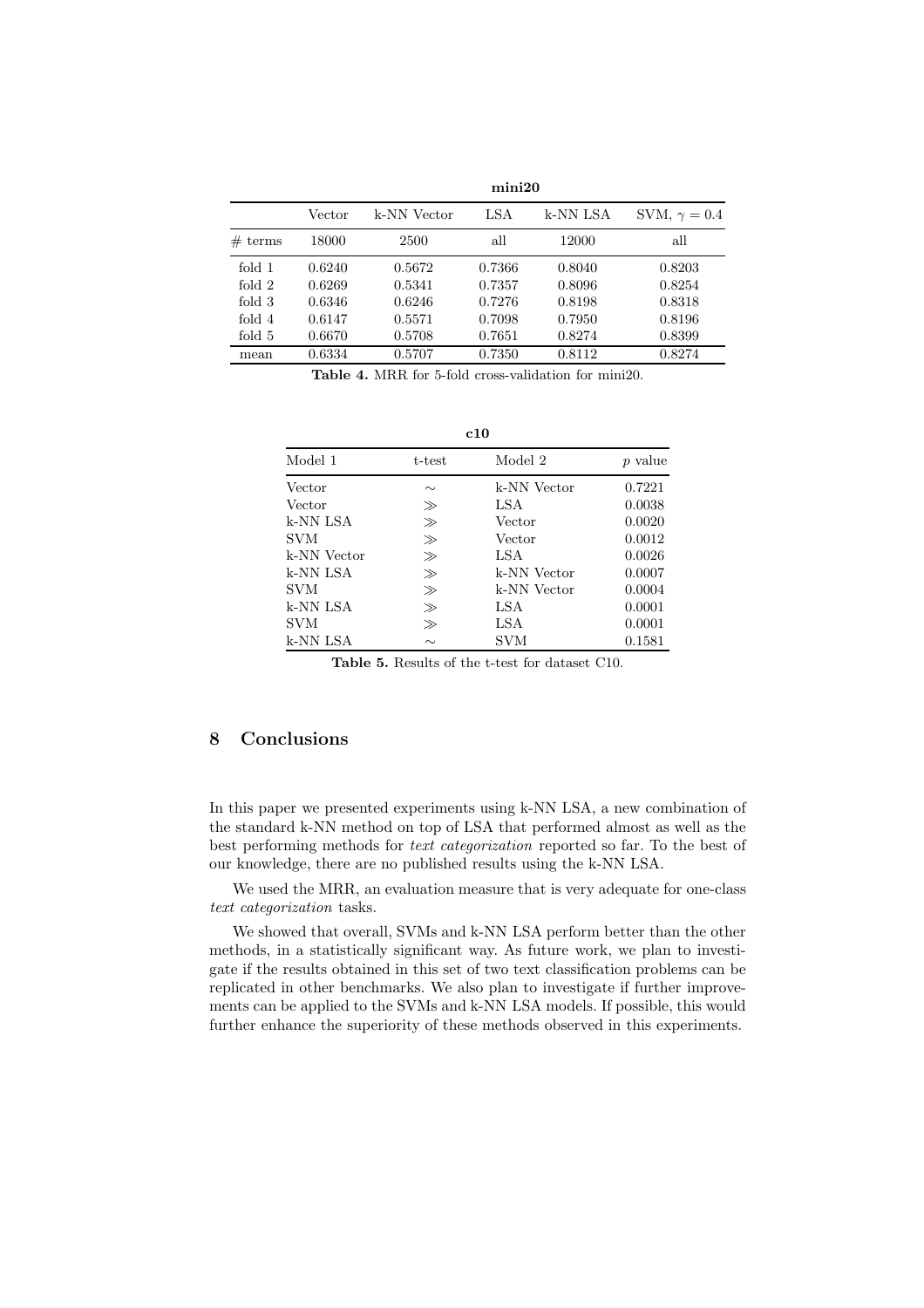| mini20     |              |             |         |  |
|------------|--------------|-------------|---------|--|
| Model 1    | t-test       | Model 2     | p value |  |
| Vector     | ≫            | k-NN Vector | 0.0079  |  |
| LSA        | $>\!\!>\!\!$ | Vector      | 0.0000  |  |
| k-NN LSA   | $>\!\!>\!\!$ | Vector      | 0.0000  |  |
| <b>SVM</b> | $\gg$        | Vector      | 0.0000  |  |
| LSA        | $\gg$        | k-NN Vector | 0.0004  |  |
| k-NN LSA   | $\gg$        | k-NN Vector | 0.0000  |  |
| <b>SVM</b> | $\gg$        | k-NN Vector | 0.0000  |  |
| k-NN LSA   | $\gg$        | LSA         | 0.0001  |  |
| <b>SVM</b> | $>\!\!>$     | LSA         | 0.0001  |  |
| <b>SVM</b> | $>\!\!>\!\!$ | k-NN LSA    | 0.0010  |  |

Table 6. Results of the t-test for dataset mini20.

# References

- 1. Ricardo Baeza-Yates and Berthier Ribeiro-Neto. Modern Information Retrieval. Addison-Wesley, Reading, Massachusetts, USA, 1999.
- 2. Adam Berger, Rich Caruana, David Cohn, Dayne Freitag, and Vibhu O. Mittal. Bridging the lexical chasm: statistical approaches to answer-finding. In *Proceed*ings of the 23rd Annual International ACM SIGIR Conference on Research and Development in Information Retrieval, pages 192–199, Athens, Greece, July 2000.
- 3. Christopher J. C. Burges. A tutorial on support vector machines for pattern recognition. Data Mining and Knowledge Discovery, 2(2):121–167, 1998.
- 4. John Caron. Experiments with LSA scoring: Optimal rank and basis. In Proceedings of SIAM Computational Information Retrieval Workshop, Raleigh, NC, USA, October 2000.
- 5. Chih-Chung Chang and Chih-Jen Lin. LIBSVM: a library for support vector machines, 2001. Software available at http://www.csie.ntu.edu.tw/~cjlin/libsvm.
- 6. William S. Cooper. Expected search length: a single measure of retrieval effectiveness based on weak ordering action of retrieval systems. Journal of the American Society for Information Science, 19(1):30–41, 1968.
- 7. Corinna Cortes and Vladimir Vapnik. Support-vector networks. Machine Learning, 20(3):273–297, November 1995.
- 8. Robert M. Creecy, Brij M. Masand, Stephen J. Smith, and David L. Waltz. Trading MIPS and memory for knowledge engineering: classifying census returns on the Connection Machine. Communications of the ACM, 39(1):48–63, January 1996.
- 9. Nello Cristianini and John Shawe-Taylor. An Introduction to Support Vector Machines. Cambridge University Press, Cambridge, MA, USA, 2000.
- 10. Scott C. Deerwester, Susan T. Dumais, Thomas K. Landauer, George W. Furnas, and Richard A. Harshman. Indexing by latent semantic analysis. Journal of the American Society for Information Science, 41(6):391–407, 1990.
- 11. George W. Furnas, Scott C. Deerwester, Susan T. Dumais, Thomas K. Landauer, Richard A. Harshman, L.A. Streeter, and K.E. Lochbaum. Information retrieval using a singular value decomposition model of latent semantic structure. In Proceedings of the 11th Annual International ACM SIGIR Conference on Research and Development in Information Retrieval, pages 465–480, Grassau, France, June 1988.